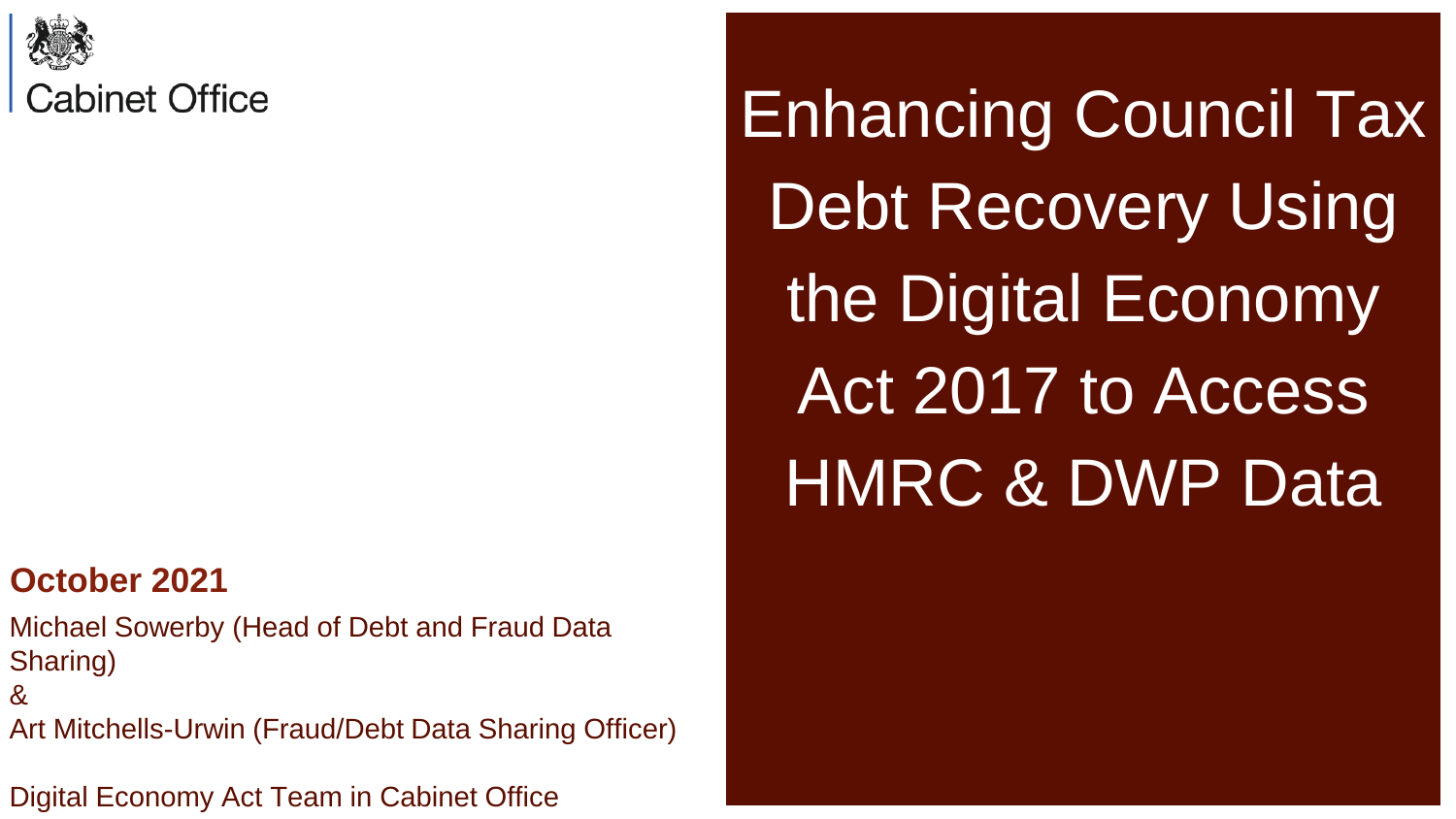

#### **The Digital Economy Act Team**



Head of Debt and Fraud Data Sharing



Debt and Fraud Data Sharing **Managers** 



Michael Sowerby **Art Mitchells-Urwin** Michael Sowerby **Art Mitchells-Urwin**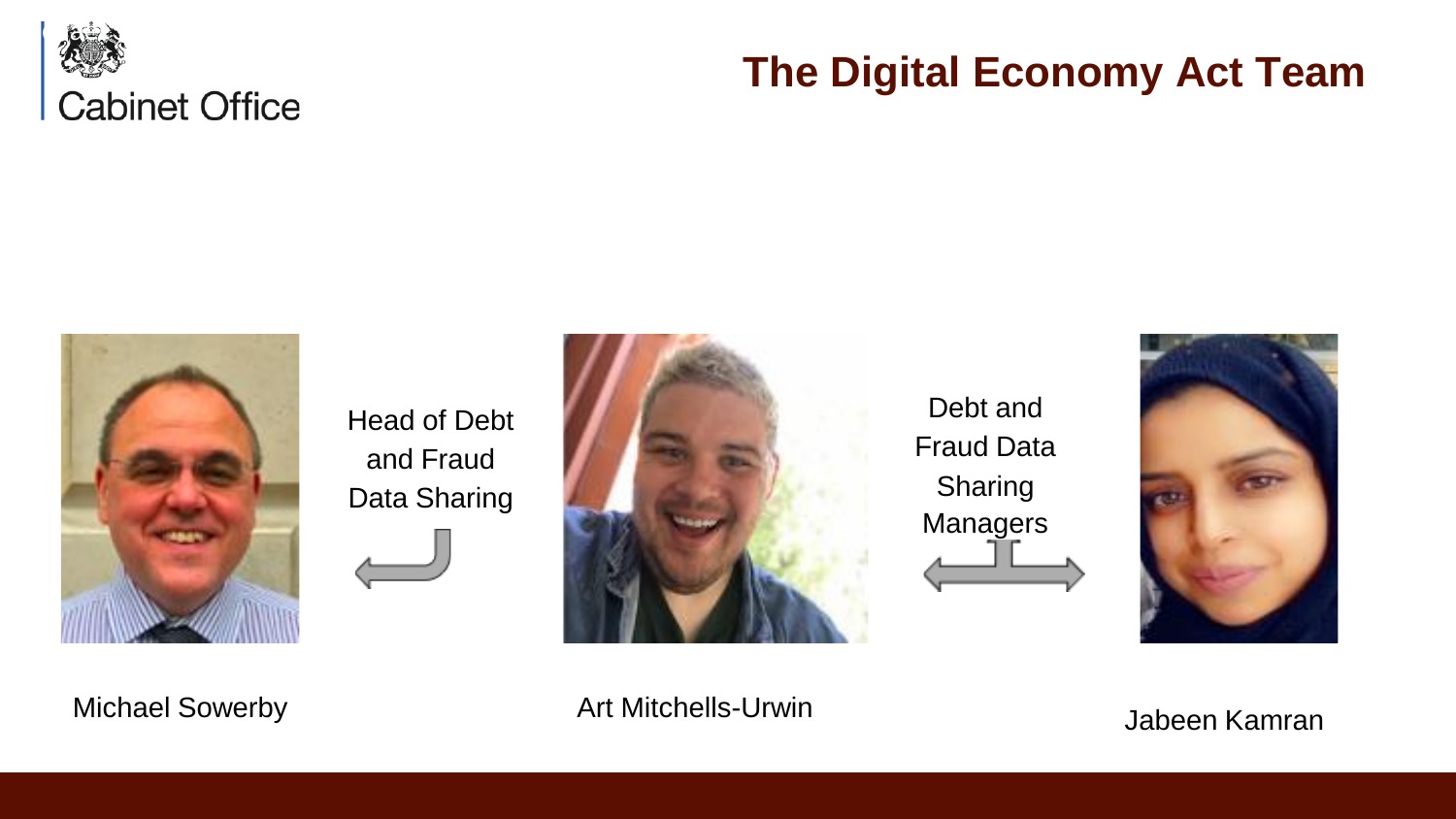

- 1) Brief Overview of the Digital Economy Act 2017
- 2) Council Tax Pilot #1 (using HMRC data)
- 3) Council Tax #2 (using HMRC and DWP data)
- 4) Next Steps
- 5) Other data sharing powers under DEA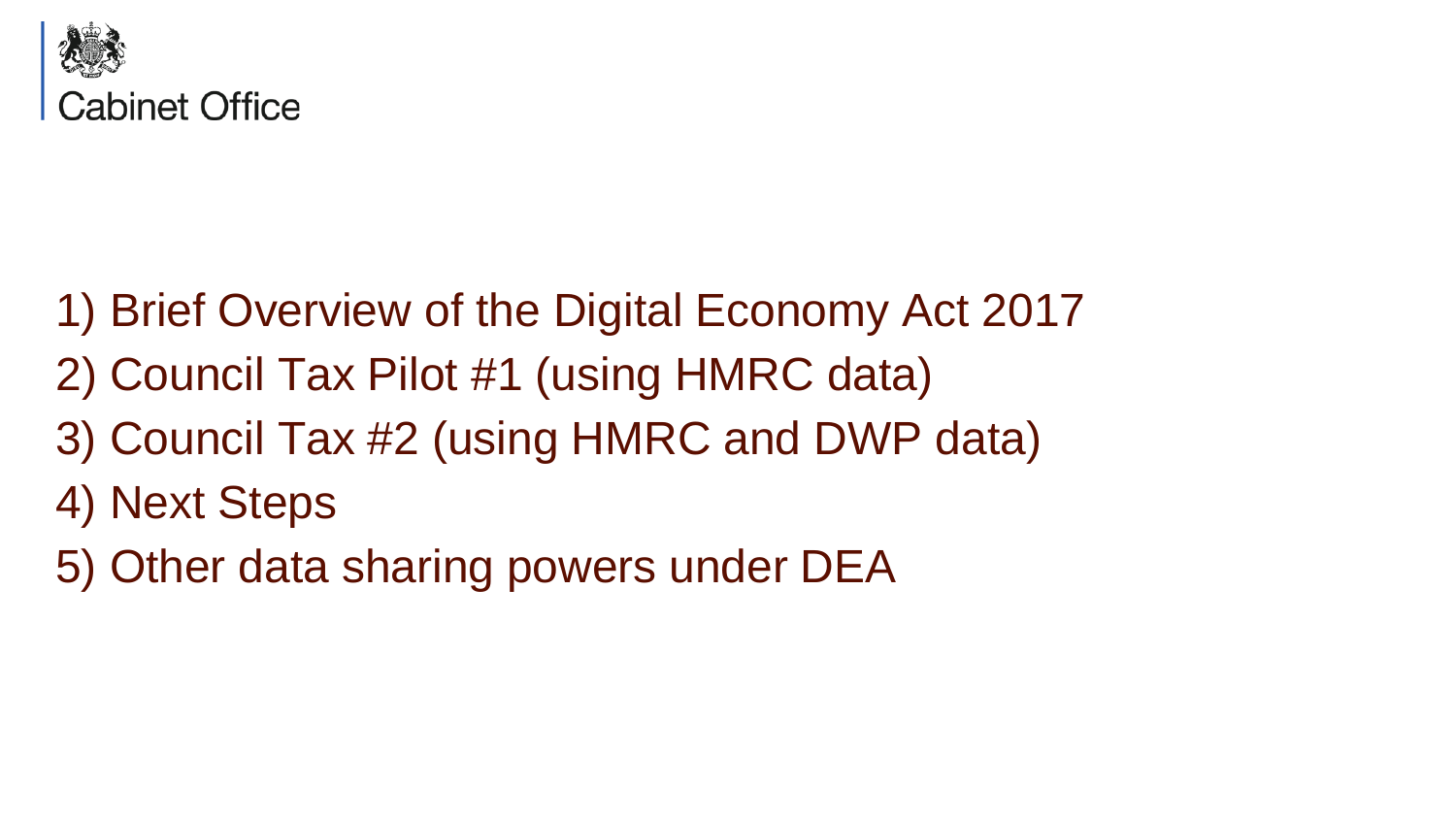

#### **Cabinet Office**

The Digital Economy Act 2017 (DEA) provides broad powers for information-sharing across the public sector for specified purposes. It enables public authorities (and others) to work together to manage and reduce debt and combat fraud using each other's data. Streamlined governance and ministerial oversight allows data sharing without the need for new primary

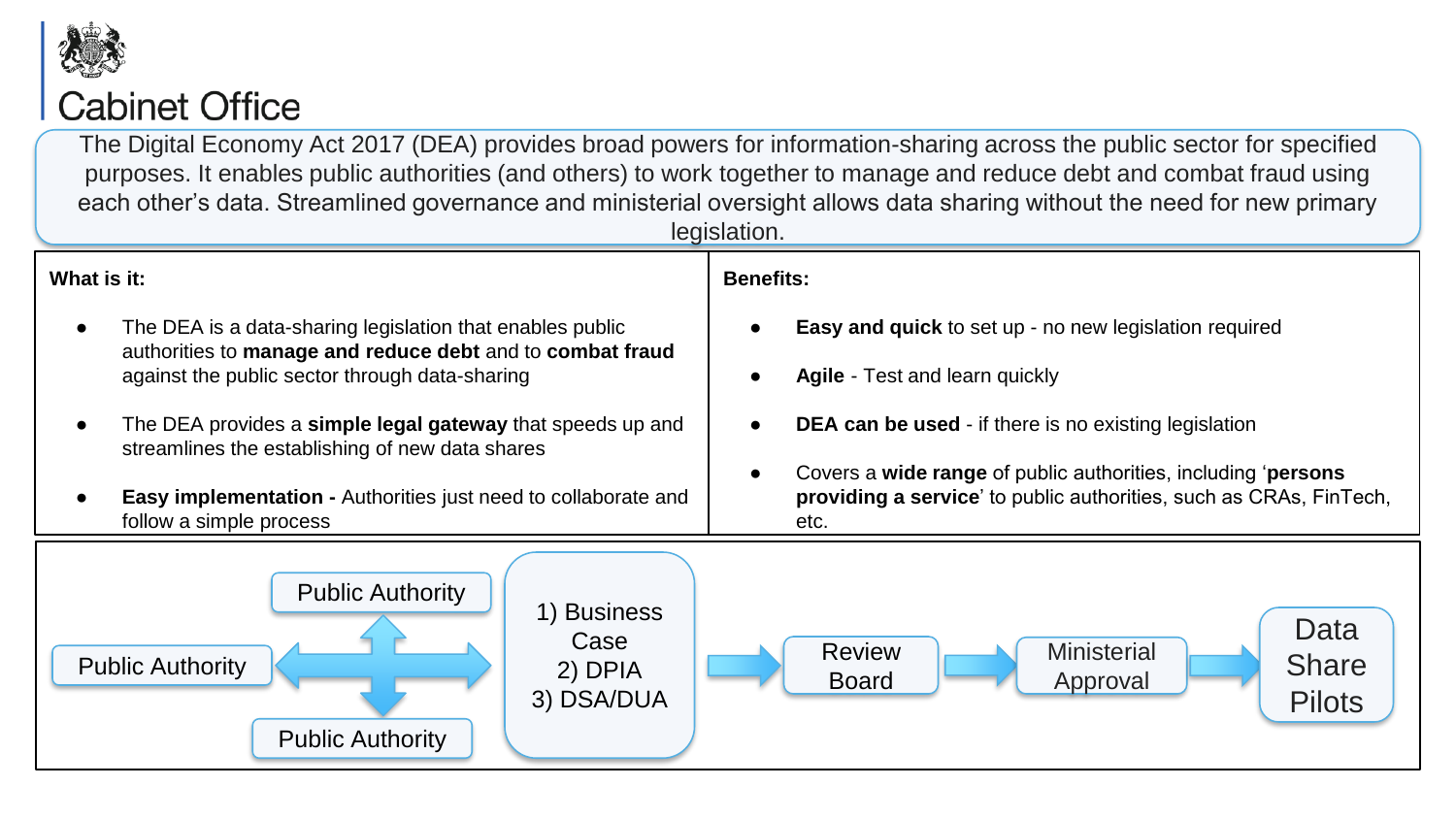#### Background and Aims

● The pilot was launched in 2019 in response to:

The debt owed to Local Authorities from unpaid Council Tax - which, as of 31 March 2018 , amounted to c £ 3 billion in England (cumulated from the introduction of Council Tax in 1993 ) . In 2017 /18 , Local Authorities in England collected £27 . 5 billion, with arrears of £818 million, thus witnessing approximately 3 % of Council Tax being uncollected .

- The pilot aimed at:
	- $\circ$  Recovering outstanding (liability order) Council Tax debt using HMRC data
	- Supporting vulnerable debtors

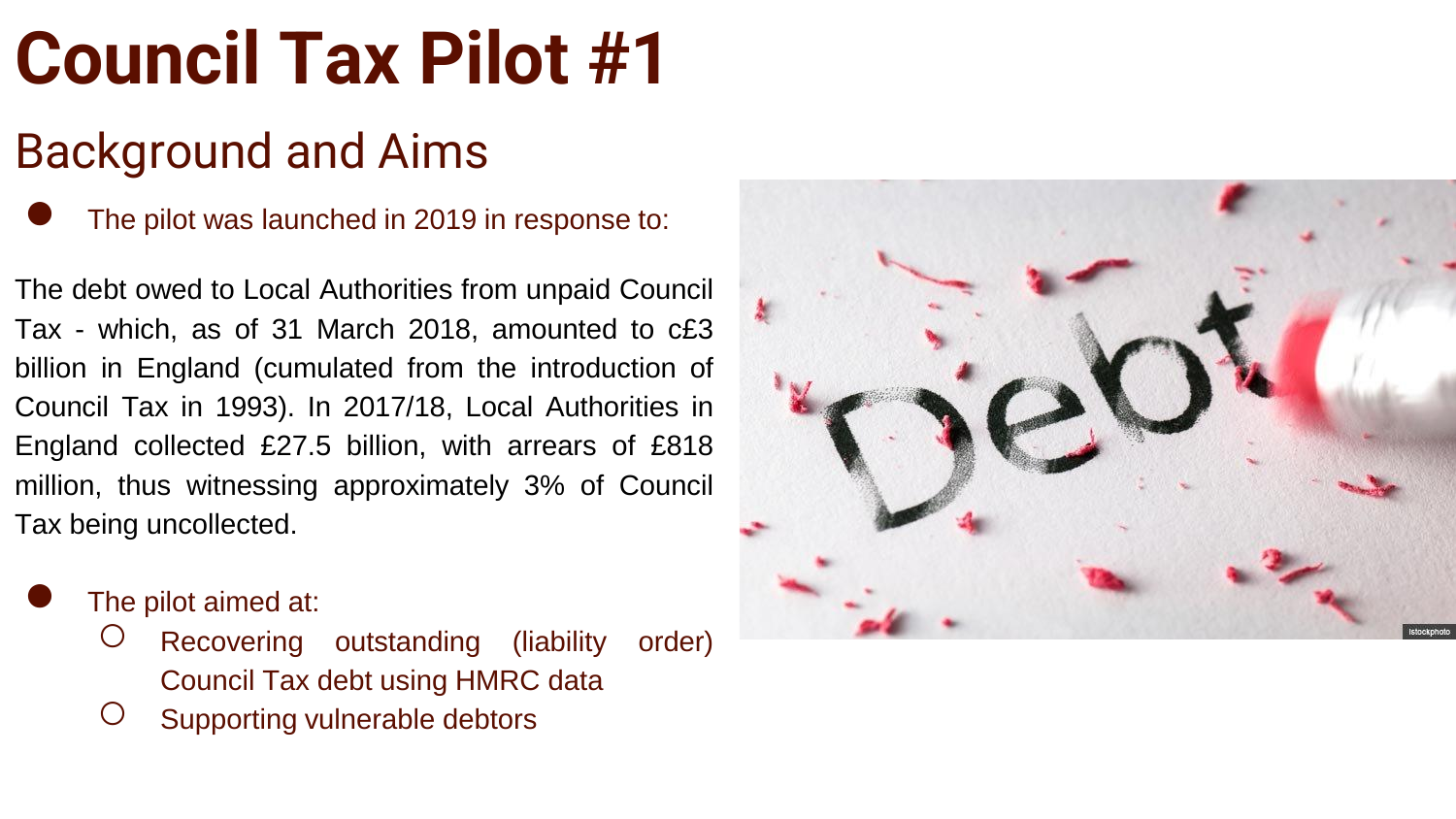#### How did we do this?

- 
- example are dinterest via LACEF<br>
29 Local Authorities chose to participate<br>
Approached HMRC and agreed in
- principle
- Developed governance<br>
Gained Review Board
- & Ministerial Approval
- Shared the data<br>Ran the pilot
- 

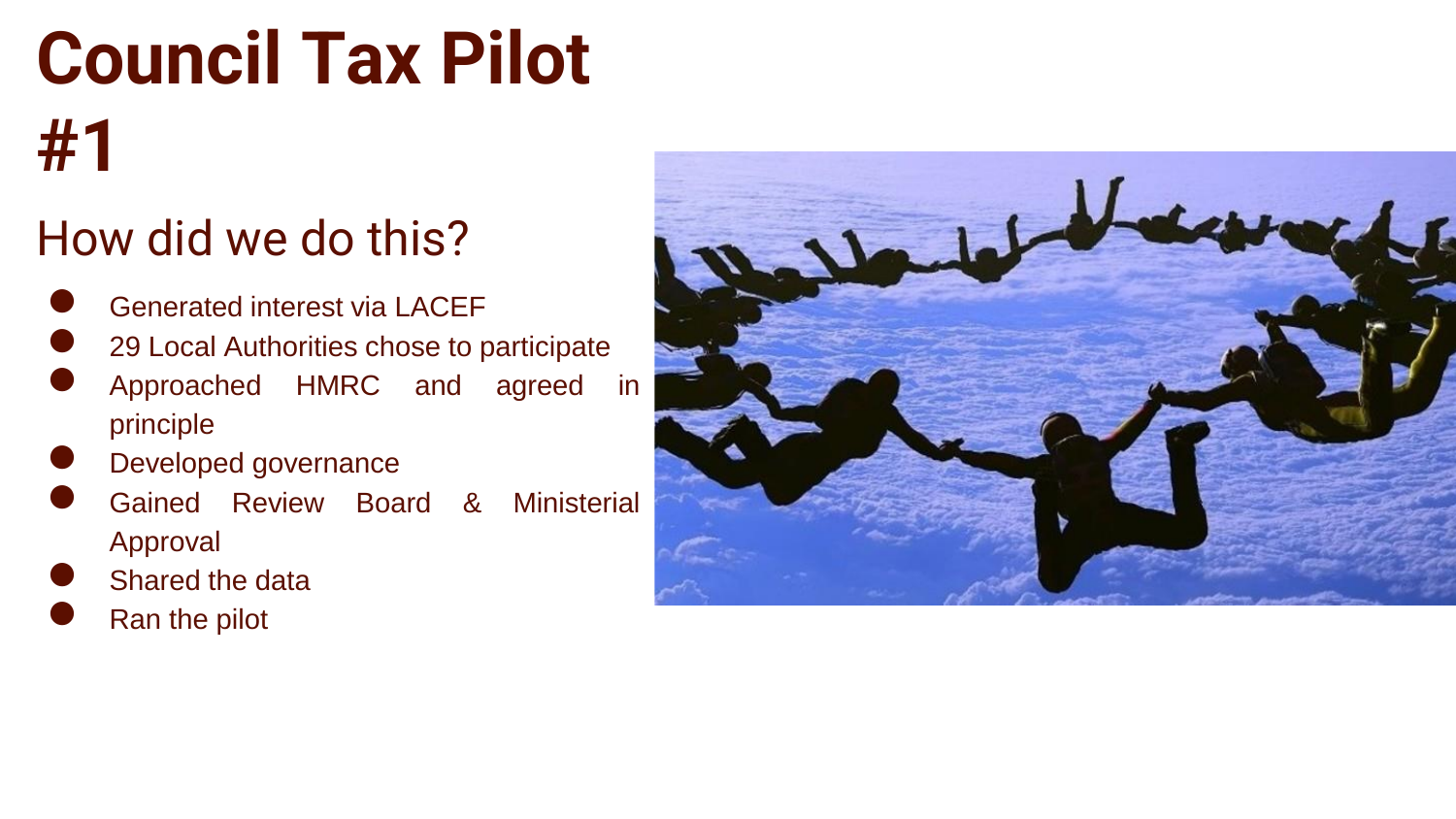

#### Results & Summary

- £5m recovered from 13 Local Authorities
- 20% of the pilot debt being recovered (against a 3% rate generally held as to this debt type)
- 7% of the pilot group being identified as vulnerable (financially or otherwise) and offered support
- Previously unresponsive debtors began to engage
- The strong benefits of such data sharing for Local Authorities were evidenced

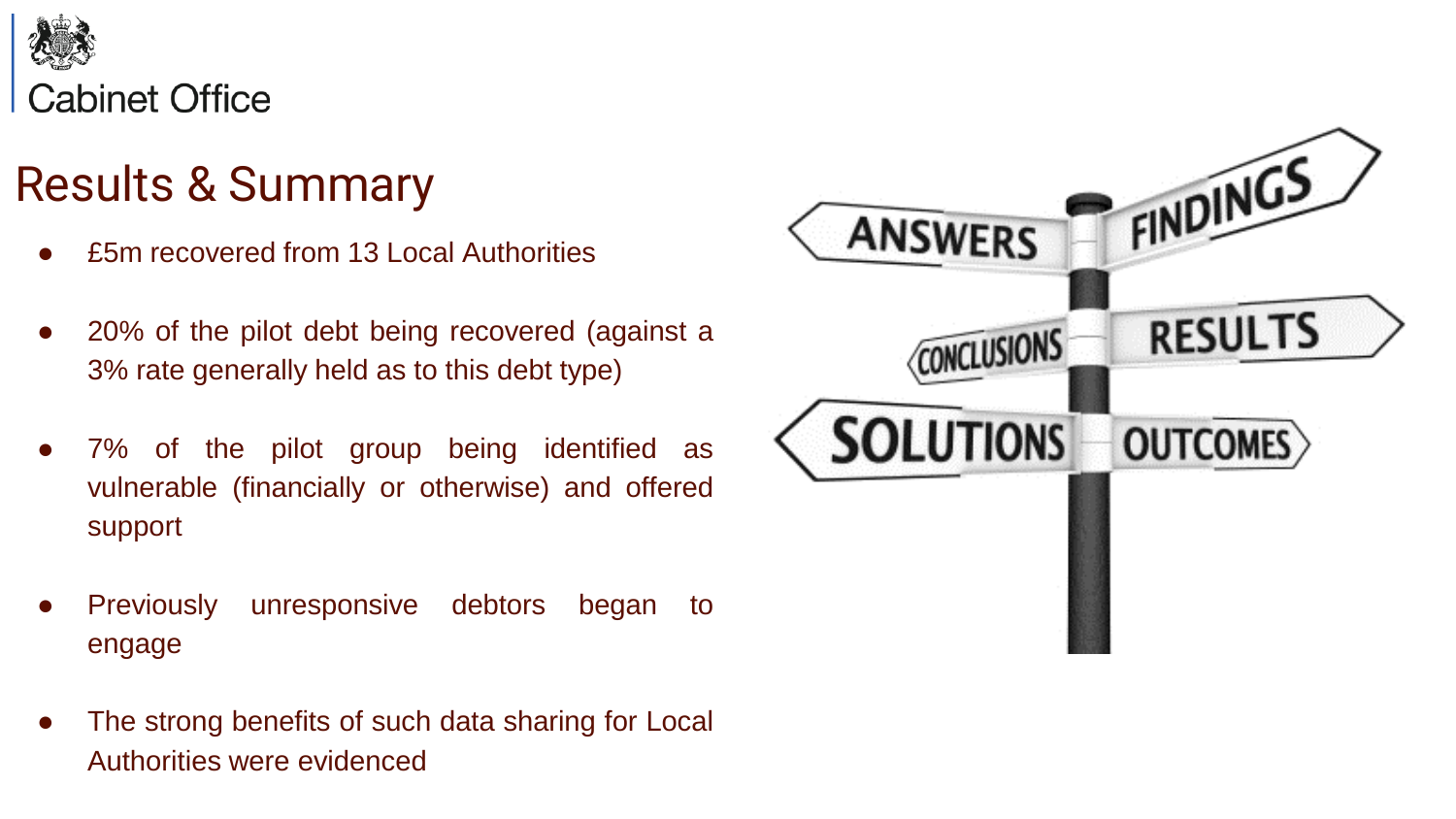

# Was this enough?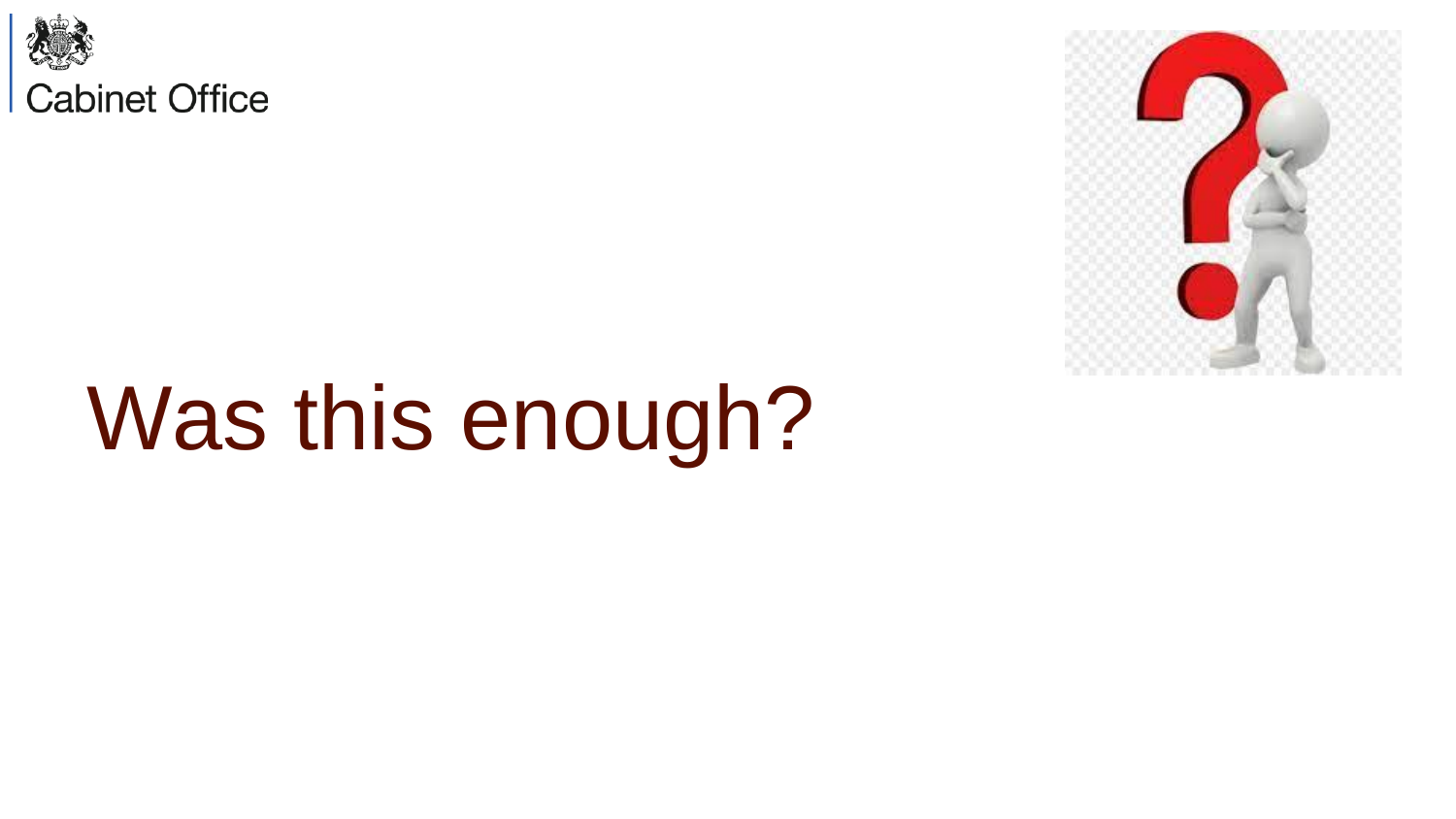### Lessons Learnt

- Match rate
- Identification of vulnerability



# So what next?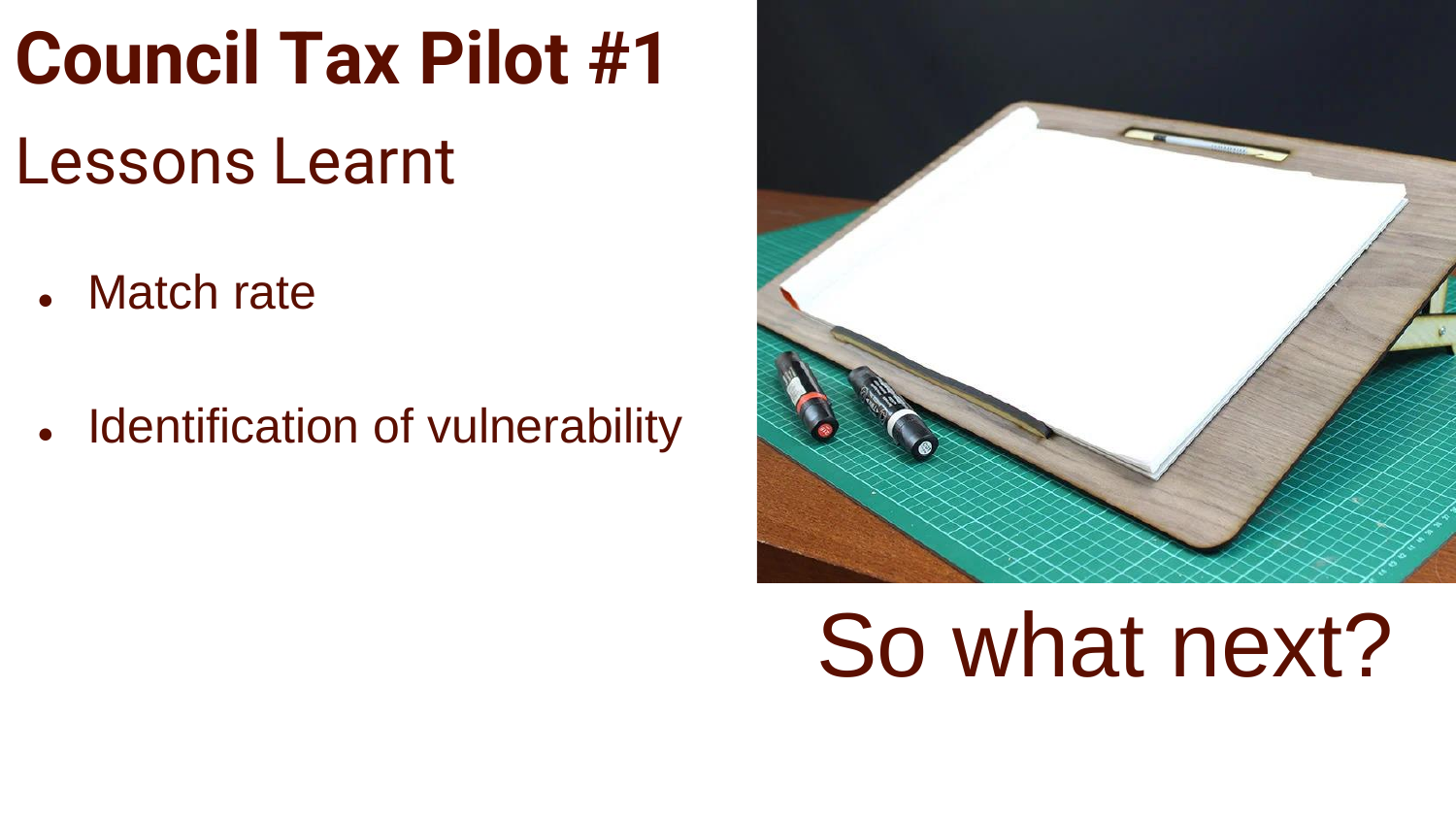

#### Background and Aims

- The pilot was launched as a response to the lessons learnt in Council Tax #1
- Aimed at:
	- Increasing Council tax debt recovery with better matching
	- Increasing better identification of potential vulnerability by using DWP data.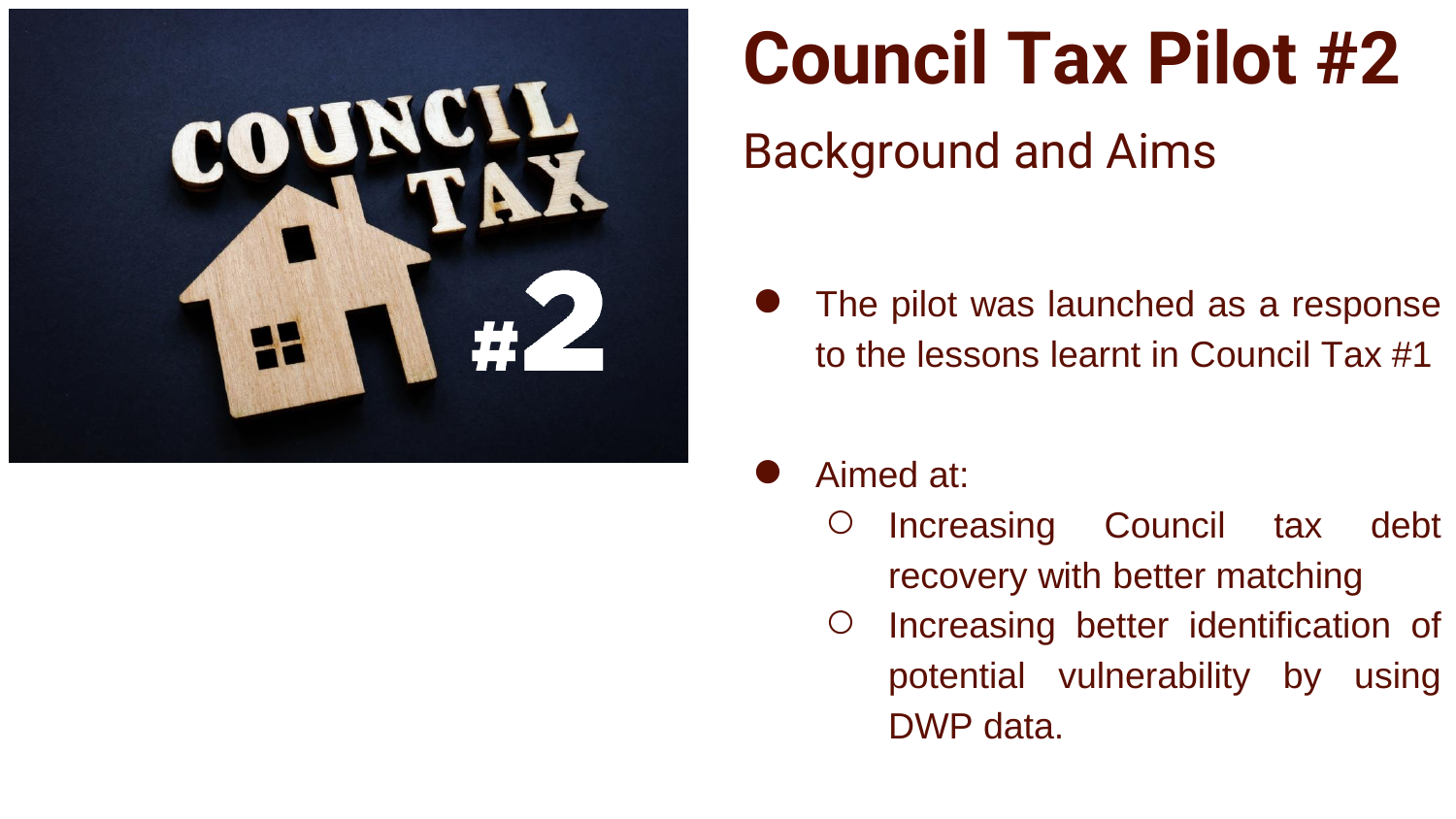



#### How did we do this?

- **41 Local Authorities**
- Approached HMRC and DWP and agree in principle
- Developed governance
- Gained Review Board and Ministerial approval
- Sharing the data…….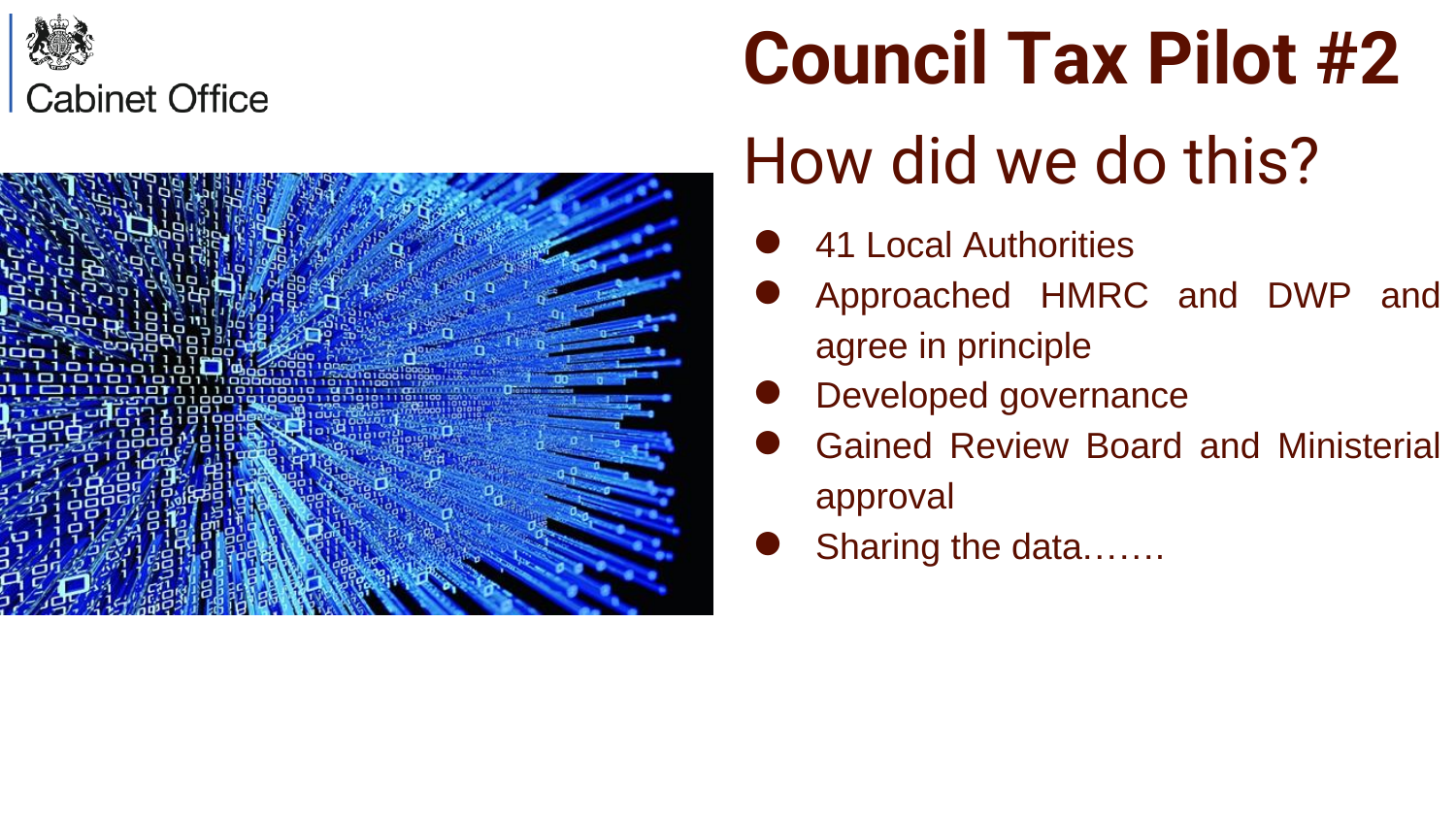

# **ITENOU!**

# **Council Tax Pilot #2**

What's next?

● Business as Usual?

● National?

● Local Authorities being positioned to lead our work and the next steps!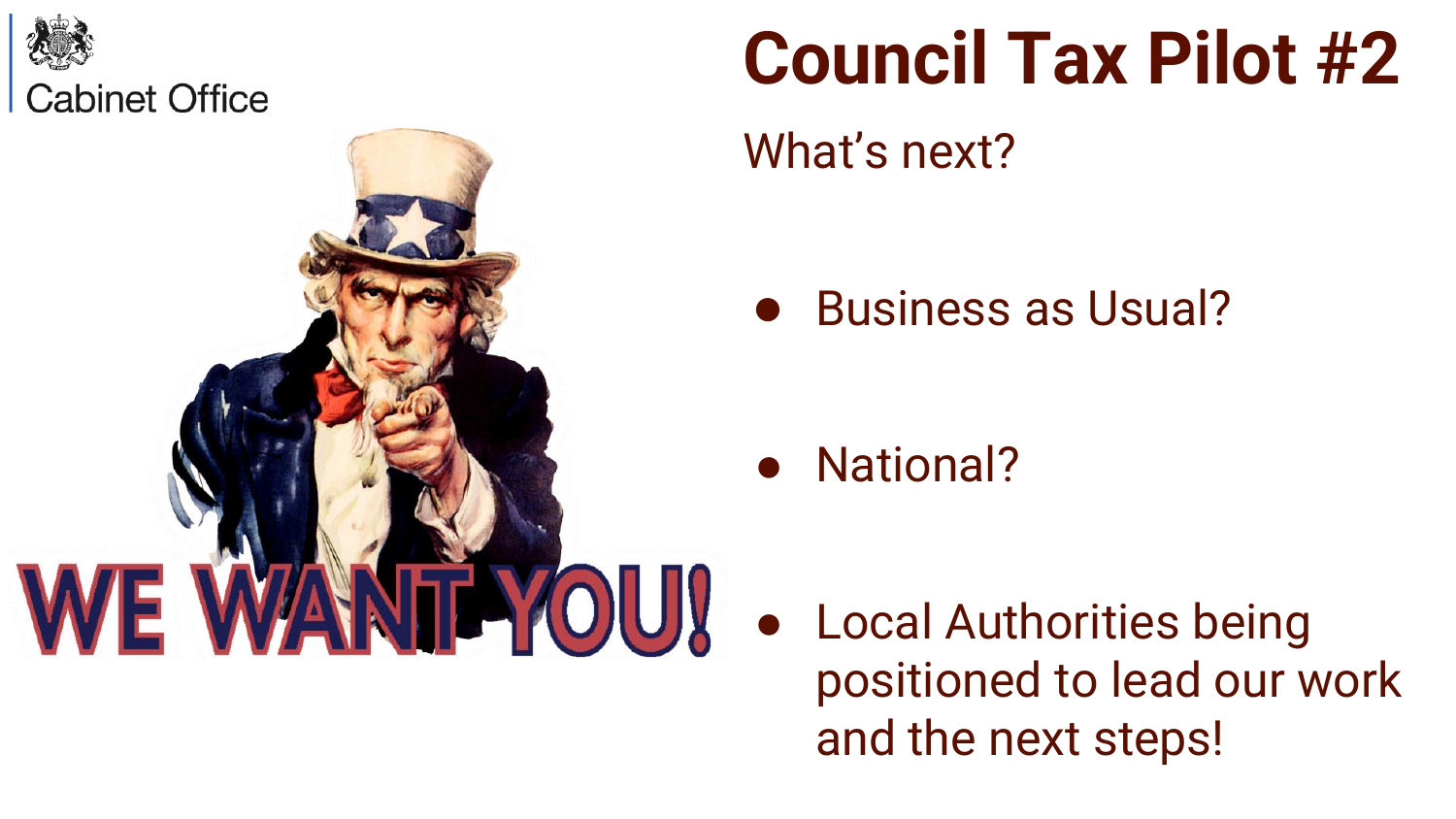

#### **The Digital Economy Act Team**



Head of Debt and Fraud Data Sharing



Debt/Fraud Data Sharing **Officers** 



Michael Sowerby (michael.sowerby@cabinetoffice.gov.uk) Art Mitchells-Urwin art.mitchells-urwin@cabinetoffice.gov.uk

Jabeen Kamran jabeen.kamran@cabinetoffice.gov.uk